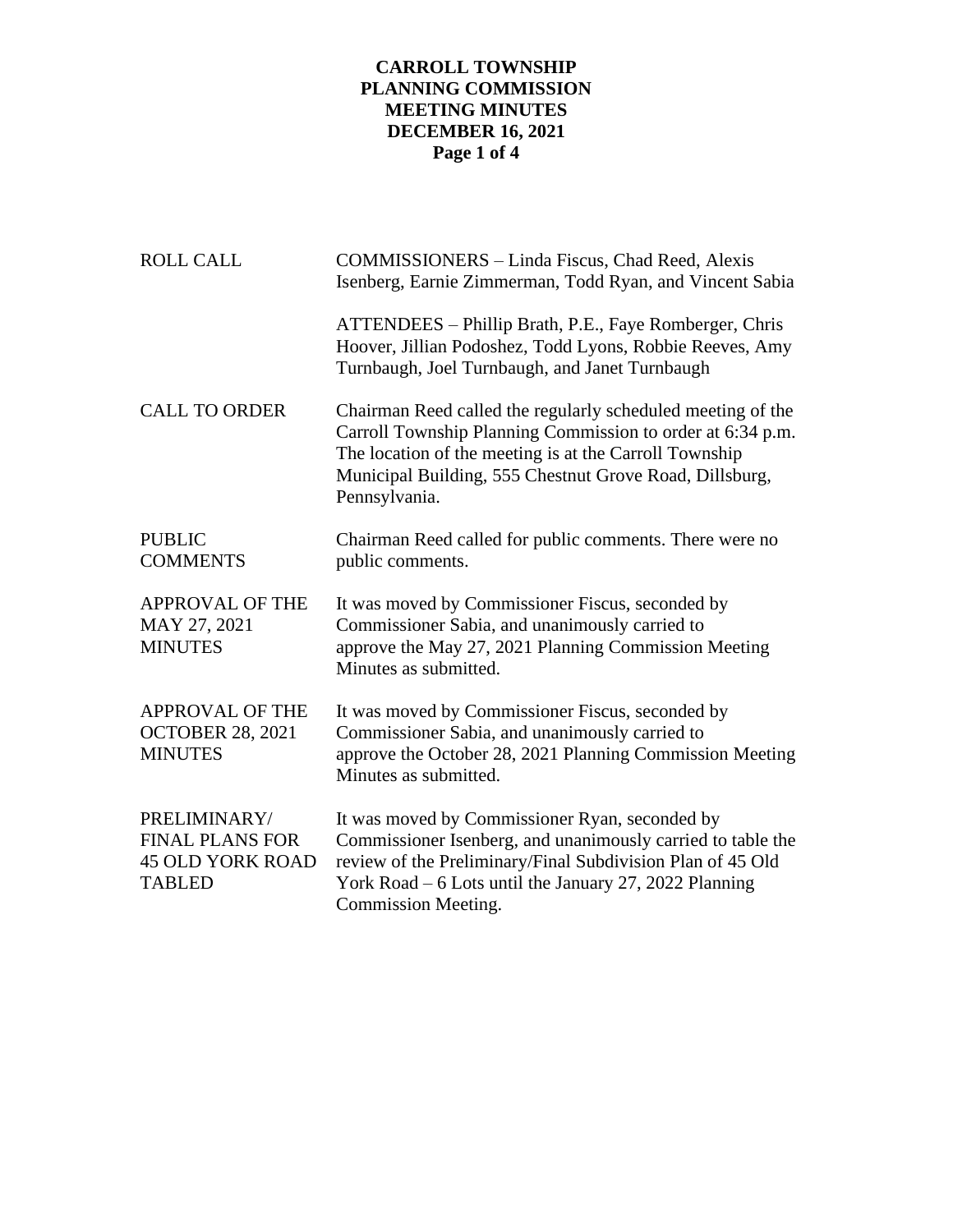## **CARROLL TOWNSHIP PLANNING COMMISSION MEETING MINUTES DECEMBER 16, 2021 Page 2 of 4**

| <b>FINAL PLANS FOR</b><br>HAZEL N. WILEY |          | It was moved by Commissioner Ryan, seconded by<br>Commissioner Sabia, and unanimously carried to recommend<br>to the Board of Supervisors to conditionally approve the Final<br>Minor Subdivision Plan for Hazel N. Wiley $-2$ Lots contingent<br>upon addressing all of the following comments in Phillip<br>Brath's Comment Letter dated December 14, 2021: |
|------------------------------------------|----------|---------------------------------------------------------------------------------------------------------------------------------------------------------------------------------------------------------------------------------------------------------------------------------------------------------------------------------------------------------------|
|                                          | II.      | Zoning (Chapter 450/Ordinance No. 2021-250)                                                                                                                                                                                                                                                                                                                   |
|                                          | 1.       | Revise the General Lot Information Table to reflect the<br>Residential Suburban -1 Zoning District. (Section 405-<br>203.F) Also revise setbacks shown on the plan<br>accordingly.                                                                                                                                                                            |
|                                          | Ш.       | Subdivision (Chapter 435/Ordinance No. 2018-242)                                                                                                                                                                                                                                                                                                              |
|                                          | 1.<br>2. | The Plan may be processed as a Minor Plan. (§435-15)<br>Provide and address all York County Planning<br>Commission Review Comments. (§435-13. F/14. F)                                                                                                                                                                                                        |
|                                          | 3.       | Verify access for Bennett property is not being<br>extinguished with this plan. Provide existing right-of-way<br>documentation. $(\S 435-21. D. a)$                                                                                                                                                                                                           |
|                                          | 4.       | Provide additional road right-of-way along Pine Street.<br>$(\$435-39. D.1/435-21. E.9)$                                                                                                                                                                                                                                                                      |
|                                          | 5.       | A lot consolidation deed must be recorded with the minor<br>plan subject to solicitor's review (§435-21. E.10)                                                                                                                                                                                                                                                |
|                                          | 6.       | All certificates must be signed, sealed by the individual<br>responsible for the plan and dated after last submission<br>revision date. $(\S 435-28. B)$                                                                                                                                                                                                      |
|                                          | 7.       | The Owners must sign the plan and date after last plan<br>revision. (§435-36.M)                                                                                                                                                                                                                                                                               |
|                                          | 8.       | All outstanding fees must be paid prior to recording Plan.<br>$(\$435-36.M)$                                                                                                                                                                                                                                                                                  |
|                                          | IV.      | <b>General Comments</b>                                                                                                                                                                                                                                                                                                                                       |
|                                          | 1.       | Remove Township Sewage Enforcement Officer<br>Statement from the plans                                                                                                                                                                                                                                                                                        |

2. Revise the route number for Pine Street (T-861)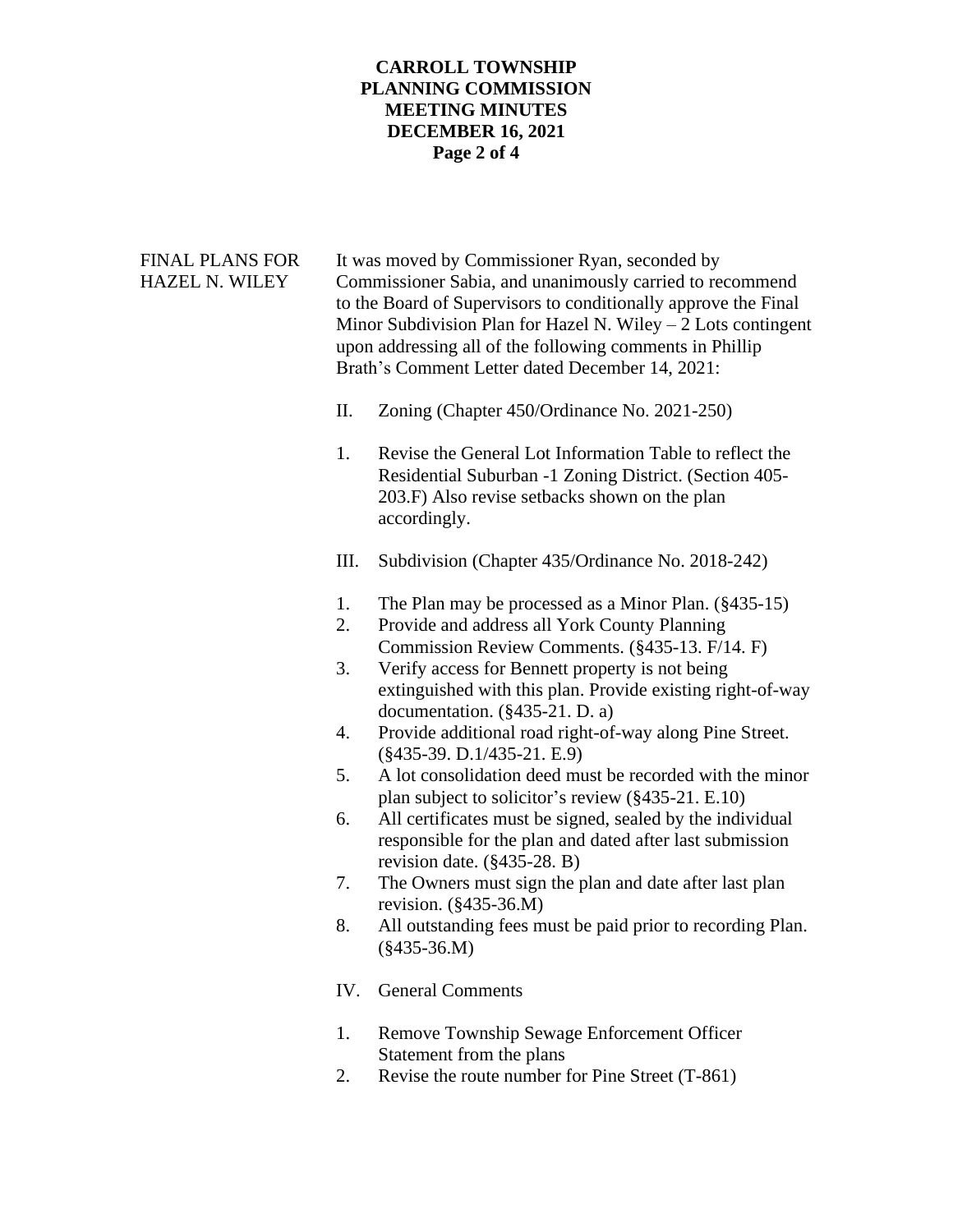## **CARROLL TOWNSHIP PLANNING COMMISSION MEETING MINUTES DECEMBER 16, 2021 Page 3 of 4**

FINAL PLANS FOR It was moved by Commissioner Ryan, seconded by LOT 14 FOR Commissioner Fiscus, and unanimously carried to recommend FIELDSTONE to the Board of Supervisors to conditionally approve the Final CREST PHASE I Minor Subdivision Plan of Plan Book 2666, Page 2486, Lot No. 14 for Fieldstone Crest Phase I (102 Lightfoot Lane and 283 Ore Bank Road)– 2 Lots contingent upon addressing all of the following comments in Phillip Brath's Comment Letter dated December 14, 2021:

- II. Zoning (Chapter 450/Ordinance No. 2021-250)
- 1. Revise the Proposed Minimum Lot Width in the General Lot Information Table. (Section 405-202.G)
- III. Subdivision (Chapter 435/Ordinance No. 2018-242)
- 1. Provide and address all York County Planning Commission Review Comments. (§435-13. F/14. F)
- 2. The Plan may be processed as a Minor Plan. The title shall be updated to Final Minor Subdivision Plan. (§435- 15) The Plan shall be revised to show an address as 102 Lightfoot Lane.
- 3. Remove Township Sewage Enforcement Officer Statement form the plans.
- 4. Verify the address and owner is correct in Site Data Note 1 for Equitable Owner Dorcas Eaken.
- 5. Provide complete and readable metes and bounds for both properties. (§435-21. B.2)
- 6. A lot consolidation deed must be recorded with the minor plan subject to solicitor's review (§435-21. E.10)
- 7. All certificates must be signed, sealed by the individual responsible for the plan and dated after last submission revision date. (§435-28. B)
- 8. The Owners must sign the plan and date after last plan revision (§435-28.C/36. A)
- 9. All outstanding fees must be paid prior to recording Plan. (§435-36.M)